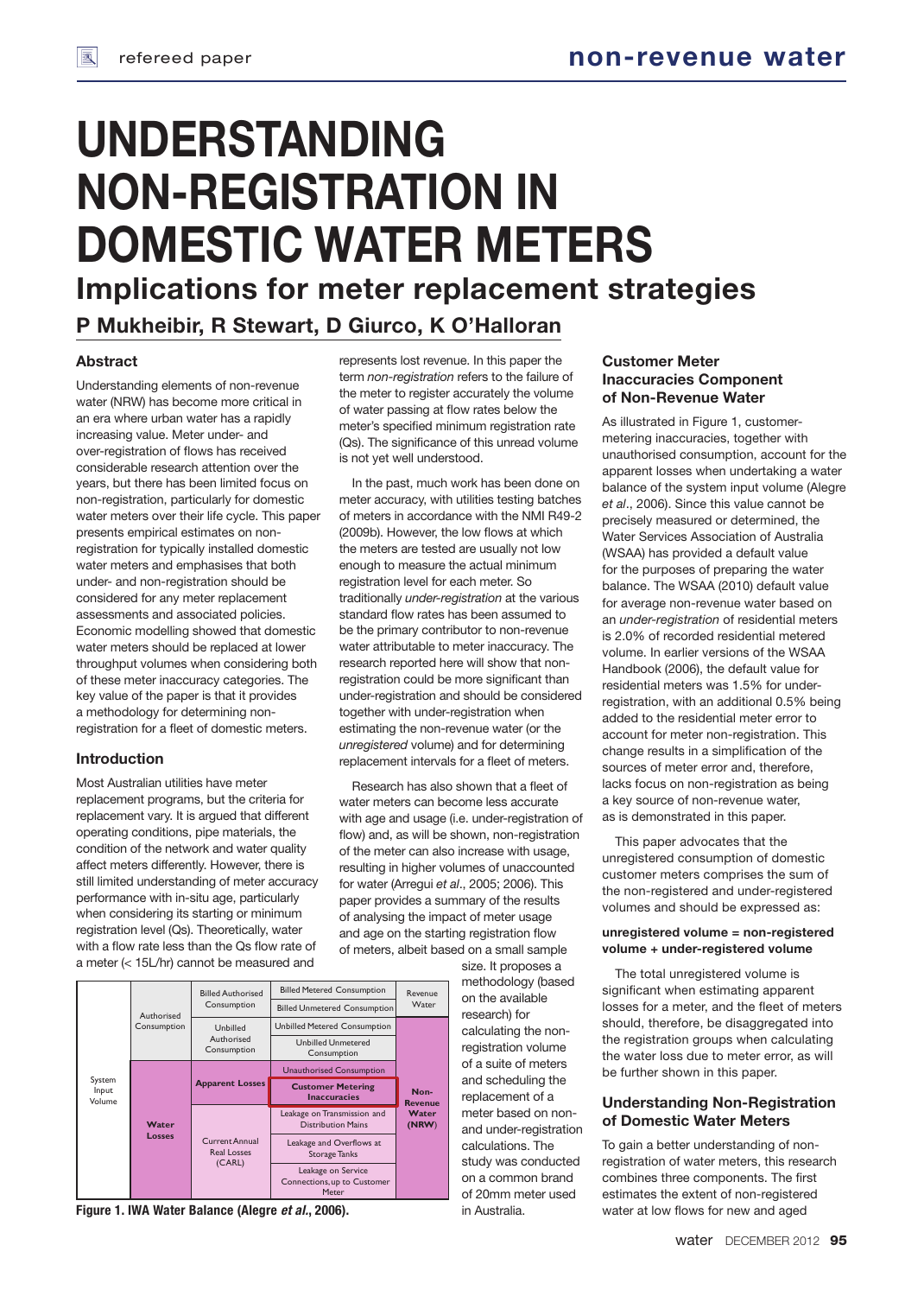meters. The second seeks to quantify how prevalent 'low-flow events' are in daily household water use. The third component considers the role that usage has on the Qs and, hence, the non-registration volume. These three pieces of information are then used to estimate non-revenue water attributable to non-registration (rather than under-registration) and are discussed in the next sub-sections.

## **Meter testing at low flows**

Using a device called an Unmeasured-Flow Reducer (UFR) a study was conducted to show that non-registration below 5L/hr is apparent (CIEM, 2011a). The UFR is designed to reduce the amount of water that flows below the flow meter measurement threshold by changing the flow regime through the meter at low flow rates. For the standard new meter used in this study, the Qs (i.e., minimum flow rate) was specified as 2L/hr (or 0.033L/min). Theoretically, therefore, water with a flow rate less than the Qs flow rate of a meter cannot be measured. Figure 2 details the flow rate recording accuracy for the new Qs = 2L/hr water meter, pre- and post-implementation of a UFR device.

A summary of key findings from the study (CIEM, 2011a) are detailed below and are shown in column C of Table 1:

- The new water meter (DN20) demonstrated a poor water recording accuracy less than 3L/hr.
- The new water meter displayed accurate measurement after 6L/hr, with or without installation of UFR.
- For flow rates from 0-2L/hr, there were significant under-registration of flows without the UFR, with only 14% and 36% recorded from flow rates of 0-1L/hr and 1-2L/hr, respectively; whereas, with the UFR, the measured flows improved to 55% and 85% respectively, indicating that

Table 1. Non-registered water for a new meter as a percentage of the daily **consumption.**

| Interval<br>category<br>(L/hr)                                | Flow rate<br>interval<br>(L/hr) | Percentage<br>of daily<br>consumption<br>per category<br>(% ) | Proportion<br>of interval<br>volume<br>in each<br>category | Recording<br>accuracy of<br>meter per<br>interval | Non-<br>registered<br>water per<br>interval<br>(% ) |
|---------------------------------------------------------------|---------------------------------|---------------------------------------------------------------|------------------------------------------------------------|---------------------------------------------------|-----------------------------------------------------|
|                                                               |                                 | $\overline{A}$                                                | $\overline{B}$                                             | C                                                 | $D = A^*B^*(1/C)$<br>$-1)$                          |
|                                                               | $0$ to 1                        |                                                               | 0.05                                                       | 0.15                                              | 0.37                                                |
|                                                               | 1 to $2$                        |                                                               | 0.12                                                       | 0.35                                              | 0.30                                                |
| $0 \leq 5$                                                    | $2$ to $3$                      | 1.31                                                          | 0.23                                                       | 0.60                                              | 0.20                                                |
|                                                               | $3$ to $4$                      |                                                               | 0.30                                                       | 0.85                                              | 0.08                                                |
|                                                               | 4 to 5                          |                                                               | 0.30                                                       | 0.90                                              | 0.04                                                |
| $5 \leq 10$                                                   | $5$ to $6$                      |                                                               | 0.20                                                       | 0.95                                              | 0.01                                                |
|                                                               | 6 to 7                          |                                                               | 0.20                                                       | 1.00                                              | 0.00                                                |
|                                                               | $7$ to $8$                      | 1.29                                                          | 0.20                                                       | 1.00                                              | 0.00                                                |
|                                                               | 8 to 9                          |                                                               | 0.20                                                       | 1.00                                              | 0.00                                                |
|                                                               | 9 to 10                         |                                                               | 0.20                                                       | 1.00                                              | 0.00                                                |
| Total percentage non-registered water for a new meter<br>1.00 |                                 |                                                               |                                                            |                                                   |                                                     |

measurement in these lower flow rate intervals improved with the UFR by 41% and 49%.

- From 2-3L/hr, with the UFR, there was almost 95% flow recording accuracy, compared to 61% without the UFR (i.e. 33% more accurate than without UFR);
- From 3-6L/hr, the meter with UFR was considered accurate. The UFR contributed to 5%–11% improvement in the measurement recording accuracy of the new meter.
- The reason for some degree of nonor under-registration at these very low flow rate levels when using the UFR could not be established.
- Based on the recorded accuracy with and without UFR, the average accuracy for flows recorded below 5L/hr was





57%. This inaccuracy was attributed to non-registration.

This phase of the research gave an estimation of the magnitude of nonregistration. The next section explores how prevalent low flow rates are, which could give rise to significant nonregistered volumes.

## **Consumption flow rate profile:** prevalence of low-flow events

Smart meters enable high-resolution flow data to be captured remotely and used for a range of urban water planning purposes (Stewart *et al*., 2010) such as demand management (Willis *et al*., 2010; Willis *et al*., 2011a), scheme evaluation (Willis *et al*., 2011b; Talebpour *et al*., 2011) and demand forecasting (Makki *et al*., 2011). To determine how often low flow events occur in a day, data was analysed from a sample of smart meters drawn from the South-East Queensland and Melbourne regions. High-resolution smart metering technology (i.e. 0.014L/pulse at 5-second intervals) enabled flow data from over 400 households to be classified into the flow rate categories shown in Figure 3. The results are summarised as follows (CIEM, 2011b):

• The first 11 flow rate categories shown in Figure 3 (i.e., from ≤ 5L/hr up to the 91–100L/hr category) generally showed low flow events. Sources include leaks, internal taps, toilets, dishwashers, and some part of shower and clotheswasher events. Data collection does not include volumes of consumption in flow rates less than 2L/hr, as the minimum registration of a new meter is 2L/hr in

## **96** DECEMBER 2012 water the control of the control of the children technical features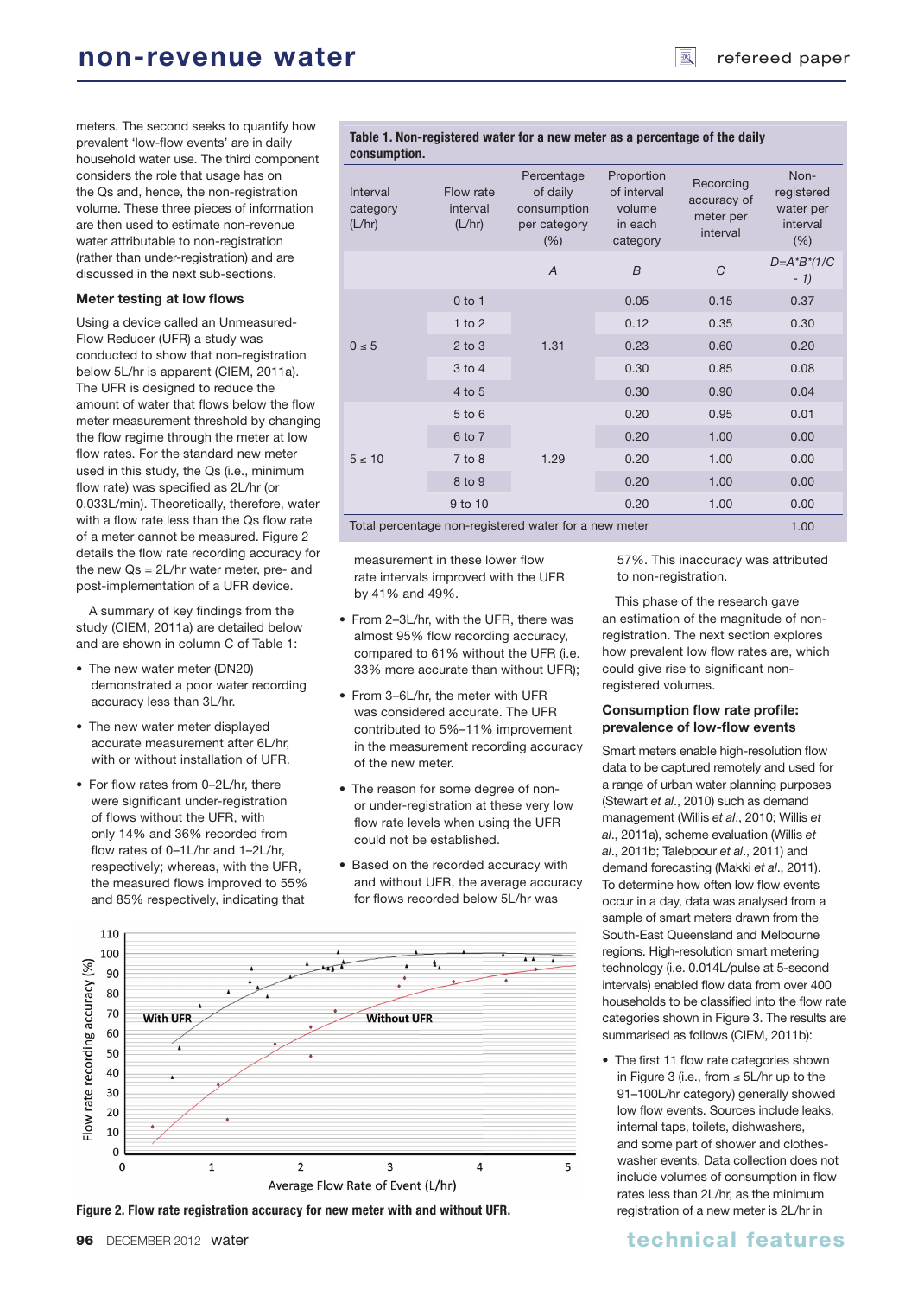

Figure 3. Proportion and cumulative proportion of total water consumption (%) in **each flow rate category (SEQ and Melbourne region combined sample,**  $n = 406$ **).** 

specification and potentially higher in practice, as illustrated above. Therefore, the  $0 \leq 5$ L/hr category essential has flow recorded in the 2 to 5L/hr range.

- The middle flow rate range made up the majority of total water use (i.e., from 100L/hr to 1200L/hr), especially the 300–600L/hr interval. Sources include showers, clothes washers, irrigation and external taps.
- The rest of the range (i.e., from 1200L/ hr to over 1800L/hr) can be attributed to showers, clothes washers, irrigation, external taps and uncommon water usage (e.g., service break leaks).

The first three flow rate categories shown in Figure 3 are the most important for estimating non-registered volumes. Therefore, the following values were applied in conjunction with the above meter-testing results to provide a robust estimate for non-registered flow:

- • **0** ≤ **5 fl ow rate interval category**: 1.31% of total residential consumption;
- • **5** ≤ **10 fl ow rate interval category**: 1.29% of total residential consumption; and
- **10** ≤ **20 fl ow rate interval category**: 2.32% of total residential consumption.

## **Impact of usage on non-registration**

It is well known that meter ageing, or more correctly meter usage, affects meter accuracy for flow rates above Qs (Arregui *et al*., 2005). To date, there has been little reported on the relationship between non-registration of meters (i.e. below Qs) and age due to the cost of this type of testing and, historically, a low level of concern for this type of water loss. The escalation of water tariffs in the past five years and a heightened expectation of better accounting of system input volumes has emphasised the need to provide sound estimates of citywide non-registration volumes.

To address this knowledge gap a small sample of meters from across the three Melbourne urban water utilities' jurisdictions, with differing registration volumes, were tested to determine their Qs (WBW, 2011). The meters were assembled in batches of three meters in series with similar usage registration. The worst case for each batch was recorded, i.e. the flow at which the last meter in the testing batch started to register water flow. Ideally, individual meter testing should be conducted to obtain a more accurate relationship between meter age and Qs instead of this adopted sampling approach; however, the testing time for each test (i.e. 6–8 hours per test) and the rig's limited availability for research testing activities, meant that this alternative testing approach had to be adopted. Nonetheless, the results and trend established would closely resemble that obtained if the ideal testing procedure was followed and individual meters were tested. The results are illustrated in Figure 4, where it can be seen that older meters (3000+ kL) exhibit a Qs that is more than double the Qs of a newly installed meter – i.e. 7.26L/hr and 3.4L/hr respectively.

 Therefore, the decreasing accuracy of the meter not only results in underregistration of usage volume but also results in higher non-registration thresholds. As such, any estimation of non-registered water must take account of a region's meter age and type profile.

## **Understanding Components of Unregistered Water**

#### **Determining under-registered volumes**

All meters have specified ranges of accuracy and must comply with the NMI R 49 specifications for maximum permissible error for domestic flow meters, as shown in Table 3 (NMI, 2009a). The under-registration of a fleet of meters is best determined by annual random sample testing of the fleet to take into account the specific network operating conditions, and the registered usage of the meters.

 To obtain the average error for a meter across a range of flows, the meters are tested against the flow rates shown in Table 4, and the errors weighted according to the flow profile (similar to the one shown in Figure 3) of an average domestic consumer. The first line of Table 5 provides the average percentage error in the meter registration for a representative sample from two Victorian water utilities of 660 20mm meters of the same brand and model. As can be observed, the results fall well within the NMI specifications. Also, the registration begins as an overregistration when the meter is relatively new and under-registers when the meter has registered greater than 2000kL. This result may vary from utility to utility and between brands and models.

#### **Calculating non-registered volumes**

This section combines the above empirical findings to develop an estimate of nonregistered water in residential households.



Figure 4. Average starting flow rate (Qs) of tested meters.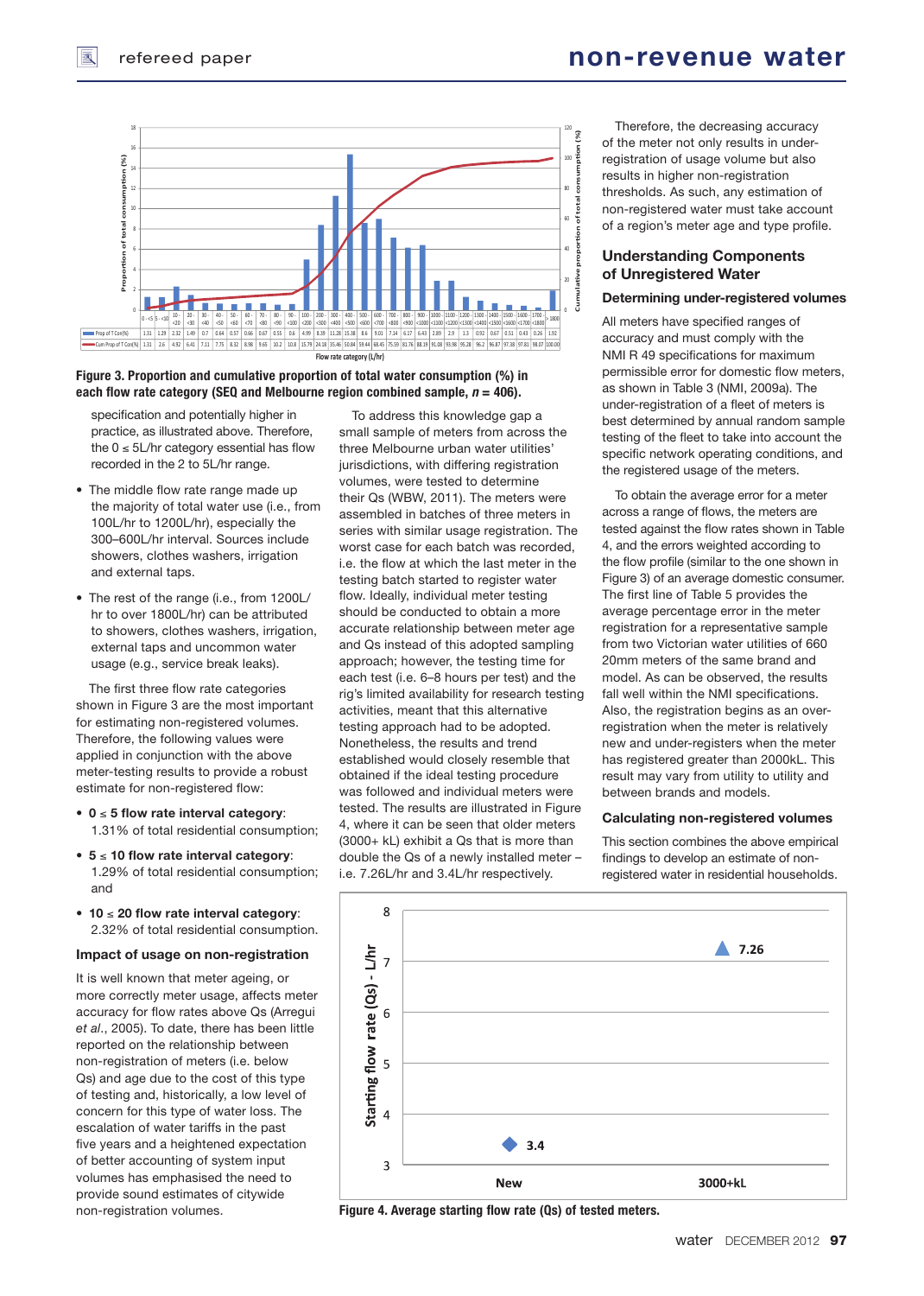The recording accuracy of the meter in column C of Table 1 is based on the non-registration determined by using the UFR device. The allocation of average volume per flow rate interval below 5L/ hr is not known; therefore, a distribution for this range has been estimated as shown in column B. For the other ranges, the proportion of flow-per-litre interval has been assumed to be equal. Column A represents the percentage of daily consumption per interval category, eg. 0 ≤ 5L/hr flow rate interval.

In Figure 3 of this paper, it is illustrated that for a meter registering in excess of 3000kL, the Qs can be expected to be no worse than 7.4 L/hr. Given that for a new meter the Qs was 3.4L/hr and this equated to 85% average non-registration (see Figure 2), the same logic was applied to the well-used meter. It was found that 85% average non-registration for the well-used meter was associated with 7.3L/hr, and a similar linear curve was applied back to the flows of less than 1L/ hr to assign the percentage of recording accuracy in column C of Table 2.

The non-registered water can be calculated by multiplying columns A and B together with the factor representing the unrecorded volume. Based on the research reported in this paper, the nonregistered water is, therefore, calculated to be 1% of the average daily registered consumption. Using the same approach for a well-used meter (of the same brand and type) that had registered in excess of 3000kL, the estimated total non-registered volume is 3.5% of the average daily registered consumption (see Table 2).

Based on the percentage of nonregistration for the two ends of the usage spectrum, the percentage of nonregistration for the range of registered volumes was linearly interpolated (this is shown in line two of Table 5). When compared with the non-registration, it is clearly demonstrated that, for the chosen brand of flow meter in this study, the under-registration is much less and, hence, both sources of error should be taken into account when considering the effectiveness of the meter – as is shown in the next two sections.

## **Considering both nonand under-registration**

The unregistered volume is made up of both *under-registration* and *nonregistration*, as explained previously, and therefore both should be considered when determining the optimum replacement interval of a suite of meters.

According to Table 5, the average non-registration increases threefold from

**Table 2. Non-registered water for a used meter that has registered more than 3000kL, as percentage of the daily consumption.**

| Interval<br>category<br>(L/hr)                                 | Flow rate<br>interval<br>(L/hr) | Percentage<br>of daily<br>consumption<br>per category<br>(% ) | Proportion<br>of interval<br>volume<br>in each<br>category | Recording<br>accuracy of<br>meter per<br>interval | Non-registered<br>water per<br>interval<br>(% ) |
|----------------------------------------------------------------|---------------------------------|---------------------------------------------------------------|------------------------------------------------------------|---------------------------------------------------|-------------------------------------------------|
|                                                                |                                 | $\overline{A}$                                                | $\overline{B}$                                             | $\mathcal{C}$                                     | $D = A^*B^*(1/C)$<br>$-1)$                      |
|                                                                | $0$ to 1                        |                                                               | 0.05                                                       | 0.08                                              | 0.81                                            |
|                                                                | $1$ to $2$                      |                                                               | 0.12                                                       | 0.18                                              | 0.74                                            |
| $0 \leq 5$                                                     | $2$ to $3$                      | 1.31                                                          | 0.23                                                       | 0.29                                              | 0.71                                            |
|                                                                | 3 to 4                          |                                                               | 0.30                                                       | 0.40                                              | 0.58                                            |
|                                                                | 4 to 5                          |                                                               | 0.30                                                       | 0.52                                              | 0.37                                            |
|                                                                | 5 to 6                          |                                                               | 0.20                                                       | 0.63                                              | 0.15                                            |
|                                                                | 6 to 7                          |                                                               | 0.20                                                       | 0.74                                              | 0.09                                            |
| $5 \leq 10$                                                    | $7$ to $8$                      | 1.29                                                          | 0.20                                                       | 0.85                                              | 0.05                                            |
|                                                                | 8 to 9                          |                                                               | 0.20                                                       | 0.90                                              | 0.03                                            |
|                                                                | 9 to 10                         |                                                               | 0.20                                                       | 0.95                                              | 0.01                                            |
| $10 \leq 20$                                                   | 10 to 11                        |                                                               | 0.10                                                       | 1.00                                              | 0.00                                            |
|                                                                | 11 to 12                        |                                                               | 0.10                                                       | 1.00                                              | 0.00                                            |
|                                                                | 12 to 13                        | 2.32                                                          | 0.10                                                       | 1.00                                              | 0.00                                            |
|                                                                | 13 to 14                        |                                                               | 0.10                                                       | 1.00                                              | 0.00                                            |
|                                                                | 14 to 15                        |                                                               | 0.10                                                       | 1.00                                              | 0.00                                            |
| Total percentage non-registered water for a used meter<br>3.54 |                                 |                                                               |                                                            |                                                   |                                                 |

| Table 3. Permissible meter registration error (NMI 2009a). |                  |                                  |        |  |  |
|------------------------------------------------------------|------------------|----------------------------------|--------|--|--|
| Class 1                                                    | $>100$ k $L/hr$  | Lower range $(32 L/hr)$          | ± 3%   |  |  |
|                                                            |                  | Upper range $(>32 \text{ L/hr})$ | ±1%    |  |  |
| Class 2                                                    | $<$ 100 $k$ L/hr | Lower range $(32 L/hr)$          | ± 5%   |  |  |
|                                                            |                  | Upper range $(>32 \text{ L/hr})$ | $±2\%$ |  |  |

1.0% for a new meter to 3.5% for an aged (3000+ KL) meter. The average underregistration determined from the sample of meter testing discussed above falls within a range between -0.4% and +0.1% and changes on average from being positive when relatively new to being negative for higher registration volumes. Australian standards (NMI, 2009a) permit new meters to over-register (provided they are within the specified upper and lower limits shown in Table 3) and this now occurs with popular types of new positive displacement meters.

When combined, the over-registration for the new meter slightly offsets the non-registered volume, whereas for older meters the two combine to produce a higher unregistered volume (as shown in the last row of Table 5). This brings into question the focus on under-registration as the indicator for poor performance of the meter and potential loss of revenue, whereas in this study non-registration has been illustrated to be more significant and becomes progressively worse with usage.

## **Table 4. Meter testing flow rates and weightings.**

| Flow rates I /Hr | Weighting % |
|------------------|-------------|
| 300              | 27.0%       |
| 600              | 42.0%       |
| 1200             | 23.0%       |
| 2400             | 8.0%        |
|                  | 100.0%      |

## **Informing Better Meter Replacement Policies**

## **Current meter replacement policies**

NMI R-49 specifies the maximum permissible error for domestic flow meters and recommends that tested meters falling outside this range should be replaced (see Table 3, NMI, 2009a). There is a wide range of replacement policies within the water industry, which use a combination of the age and the total registration of the meter. Based on the age of the meter, the policies reviewed specify meter replacement within 10 to 15 years, while based on registration volume, the range is from 3500–7000kL.

# **98** DECEMBER 2012 water the control of the control of the children technical features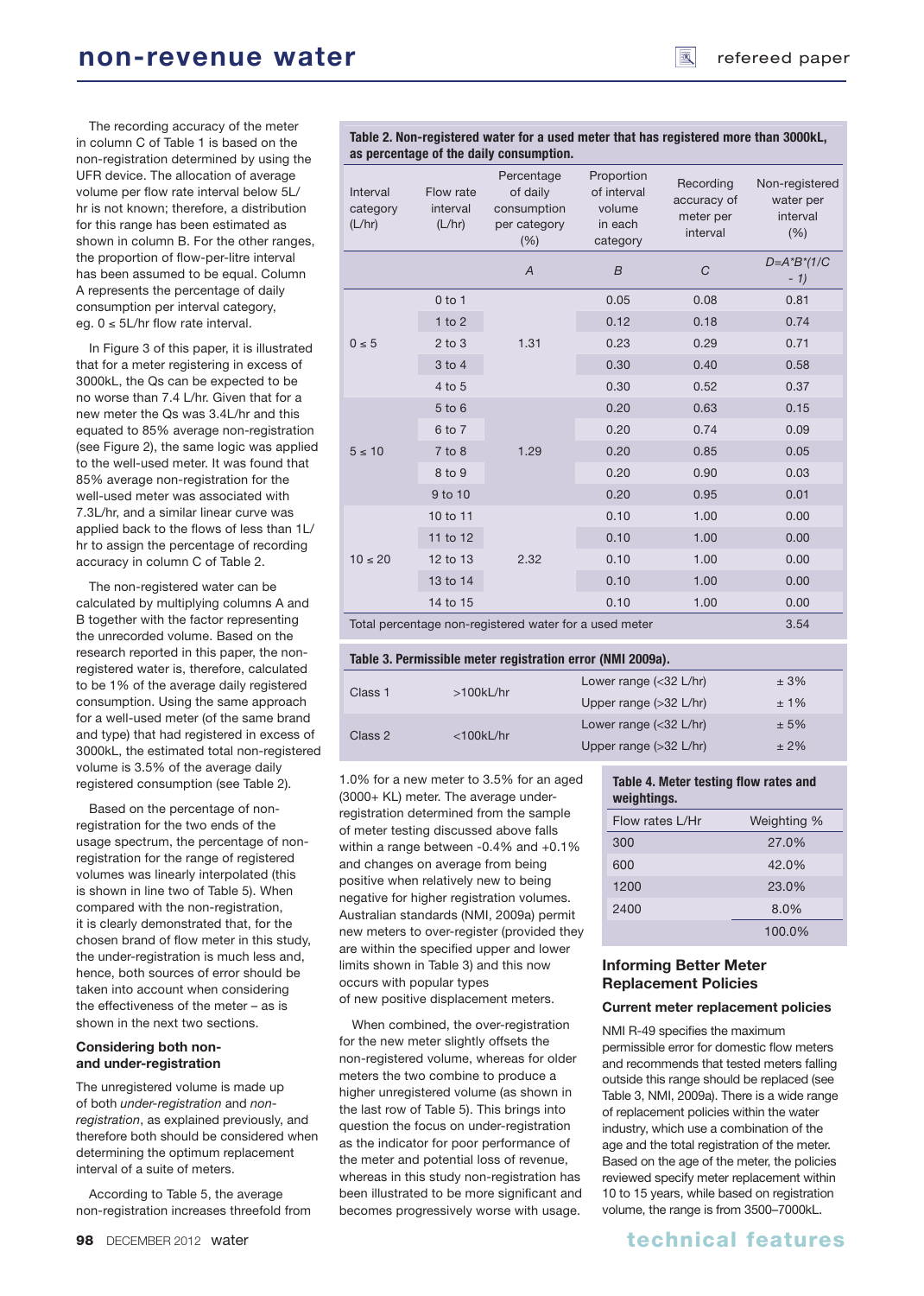#### **Table 5. Percentage of non-registration associated with each range of total registered volume.**

| Meter registration (kL)                                                | $0 - 500$ | $501 -$<br>1000 | $1001 -$<br>1500 | $1501 -$<br>2000 | $2001 -$<br>2500 | $2501 -$<br>3000 | $3000+$ |
|------------------------------------------------------------------------|-----------|-----------------|------------------|------------------|------------------|------------------|---------|
| Under/over<br>-registered %<br>(results from meter<br><i>testing</i> ) | 0.1%      | 0.1%            | 0.1%             | $0.0\%$          | $-0.2%$          | $-0.4%$          | $-0.4%$ |
| Non-registered %<br>(extrapolated from<br>Tables 1 & 2)                | $-1.0\%$  | $-1.4\%$        | $-1.8%$          | $-2.3\%$         | $-2.7\%$         | $-3.1\%$         | $-3.5%$ |
| Unregistered %<br>(Combined)                                           | $-0.9%$   | $-1.3%$         | $-1.7%$          | $-2.3%$          | $-2.9%$          | $-3.5%$          | $-3.9%$ |

### **Implications for meter replacement**

As demonstrated, it would be prudent to base meter replacement timing on the combined impacts of both under-registration and non-registration over its life cycle. Economic modelling was conducted to determine the cost-effective time to replace a meter, considering the under-registration and non-registration percentages of total consumption detailed in Table 5. Optimum timing for replacing domestic meters was calculated using the net present value (NPV) of the cumulative value of the lost water to the utility and the meter replacement cost for a range of annual consumption volumes. The analysis was based on:

- A meter replacement cost of \$95.00;
- A discount rate of 7%:
- A 20-year analysis period; and
- A rising block tariff structure of the following:
	- <440 L/d (<161 kL/yr) = \$1.80/kL
	- <880 L/d (<321 kL/yr) = \$2.10/kL
	- >880 L/d (>321 kL/yr) = \$3.10/kL

For consumption greater than 3000kL, the annual increase in percentage of unregistered volume was considered to be at the same annual rate used to reach 3000+kL. For example, an annual consumption of 250kL would take 12 years to reach 3000kL, therefore the annual increase in percentage unregistered volume for the combined losses would be calculated as  $(-4.0 \text{ less } -0.9)/(12-1) =$ -0.28%/yr (assuming a linear relationship).

The results indicate that for the unregistered percentages presented in this paper, it is not cost effective to replace domestic meters unless they register more than 250kL/yr. While some utilities base their replacement on age, total registration or a combination thereof, the loss incurred by the utility is a percentage of the annual volume. For example, if a meter registers only 150kL/ yr, then even after 20 years and a total registration of 3000kL or 40 years and a total

registration of 6000kL, the loss of revenue is less than the cost to replace the meter. By contrast, for an annual consumption of 250kL/yr, the economically optimum time to replace the meter would be in year 11. This is based on the combined effect of the non- and under-registered volume. As seen in Table 6, the two types of unregistered volumes on their own, however, indicate that a better NPV is achieved by not replacing the meter with a lower annual registration.

For even higher consumption volumes between 300kL/year and 400kL/year, the losses resulting from non-registration are high enough to warrant the meter to be replaced, whereas basing the replacement solely on under-registration would indicate that the meters do not need replacing, since it would cost the utility more to replace the meter than the value of the lost revenue through under-registration.

The inclusion of non-registration in the consideration for meter replacement has the effect of bringing forward the replacement date based on registered volume. Depending on the meter replacement cost, batch meter test results and the price of water for a specific water utility, slightly different results will be obtained. By continually updating the replacement policy based on up-to-date meter test data and water demand modelling, a more accurate replacement policy can be developed based on the optimum NPV of the lost revenue.

### **Recommendations**

When considering unregistered metered volumes for domestic meters, it is recommended that both forms be considered together, viz:

#### **unregistered volume = non-registered volume + under-registered volume**

This will have implications for both nonrevenue water accounting and for setting guidelines and policies for the replacement of domestic meters. The percentages for each registration group will vary for each utility based on meter type, network and operating conditions, and annual volumes passing through the meter.

Utilities wanting to assess the implications of the findings in this paper for their asset management policies and non-revenue calculations should conduct testing on the brands and models in their fleet to determine the relevant percentages of losses.

## **Non-revenue water considerations**

The research presented in this paper, therefore, suggests that non-registration is more significant than under-registration in understanding non-revenue water; i.e. it could account for a larger percentage of the non-revenue water passing through a meter. The additional volume associated with the percentage of non-registration can help further explain the *apparent losses* (*customer metering inaccuracies*) when calculating the water balance and the overall water loss.

In order to fully account for the non-revenue water due to errors in the registration of domestic water consumption, both the non- and underregistration of the meters should be considered. As has been illustrated, the volume of unregistered water increases with increased meter use. Therefore, using an average for a fleet of meters is not reliable enough, and improved estimates can be achieved by assessing the losses per registration group.

#### **Table 6. Outcome of meter replacement analysis.**

| kL/yr | Year for meter exchange based on NPV |                  |                |  |  |  |
|-------|--------------------------------------|------------------|----------------|--|--|--|
|       | Under-registration                   | Non-registration | Combined       |  |  |  |
| 150   | No replacement                       | No replacement   | No replacement |  |  |  |
| 200   | No replacement                       | No replacement   | No replacement |  |  |  |
| 250   | No replacement                       | No replacement   | Year 11        |  |  |  |
| 300   | No replacement                       | Year 11          | Year 10        |  |  |  |
| 350   | No replacement                       | Year 10          | Year 10        |  |  |  |
| 400   | No replacement                       | Year 10          | Year 9         |  |  |  |
| 450   | Year 11                              | Year 9           | Year 9         |  |  |  |
| 500   | Year 11                              | Year 9           | Year 9         |  |  |  |